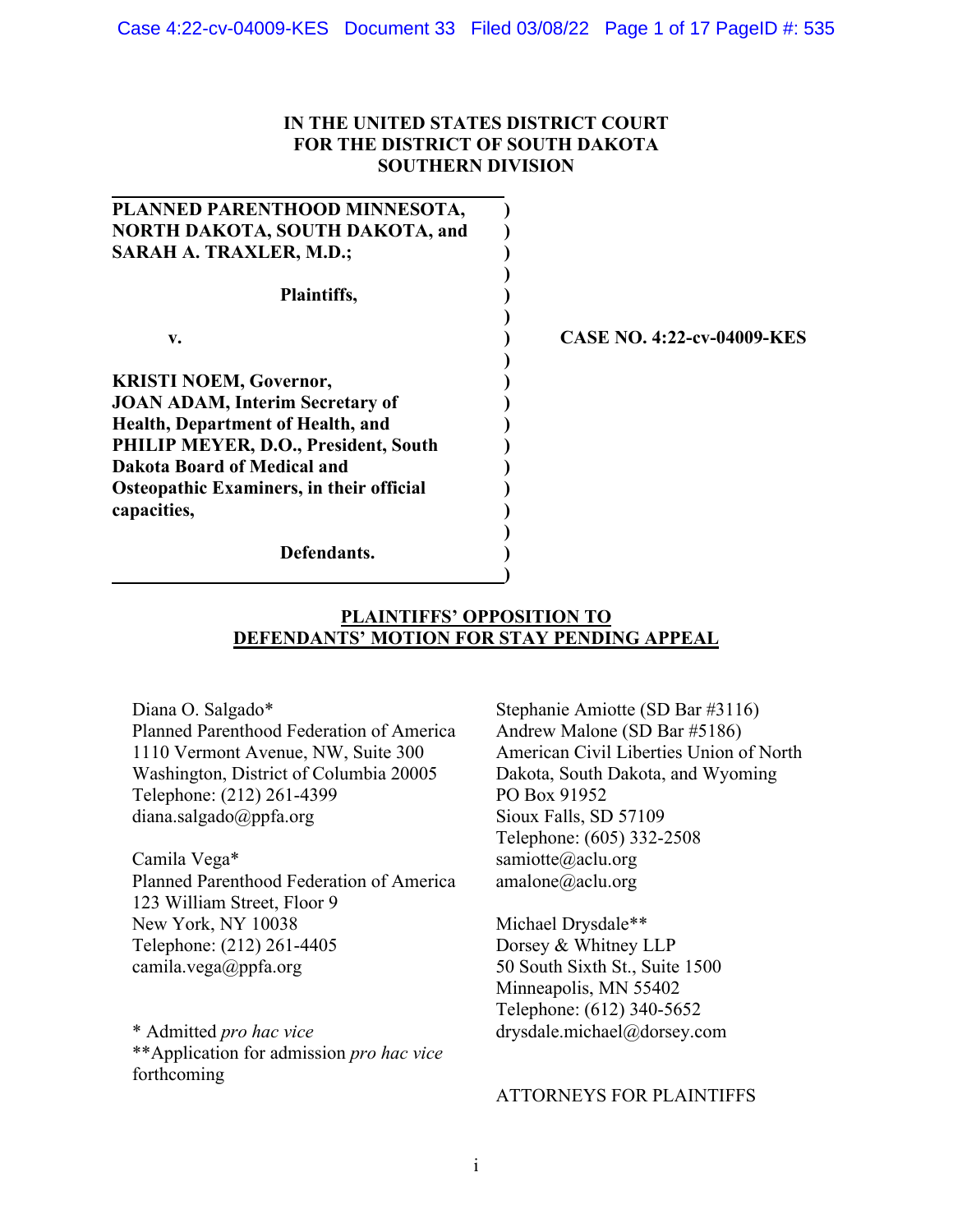# **TABLE OF CONTENTS**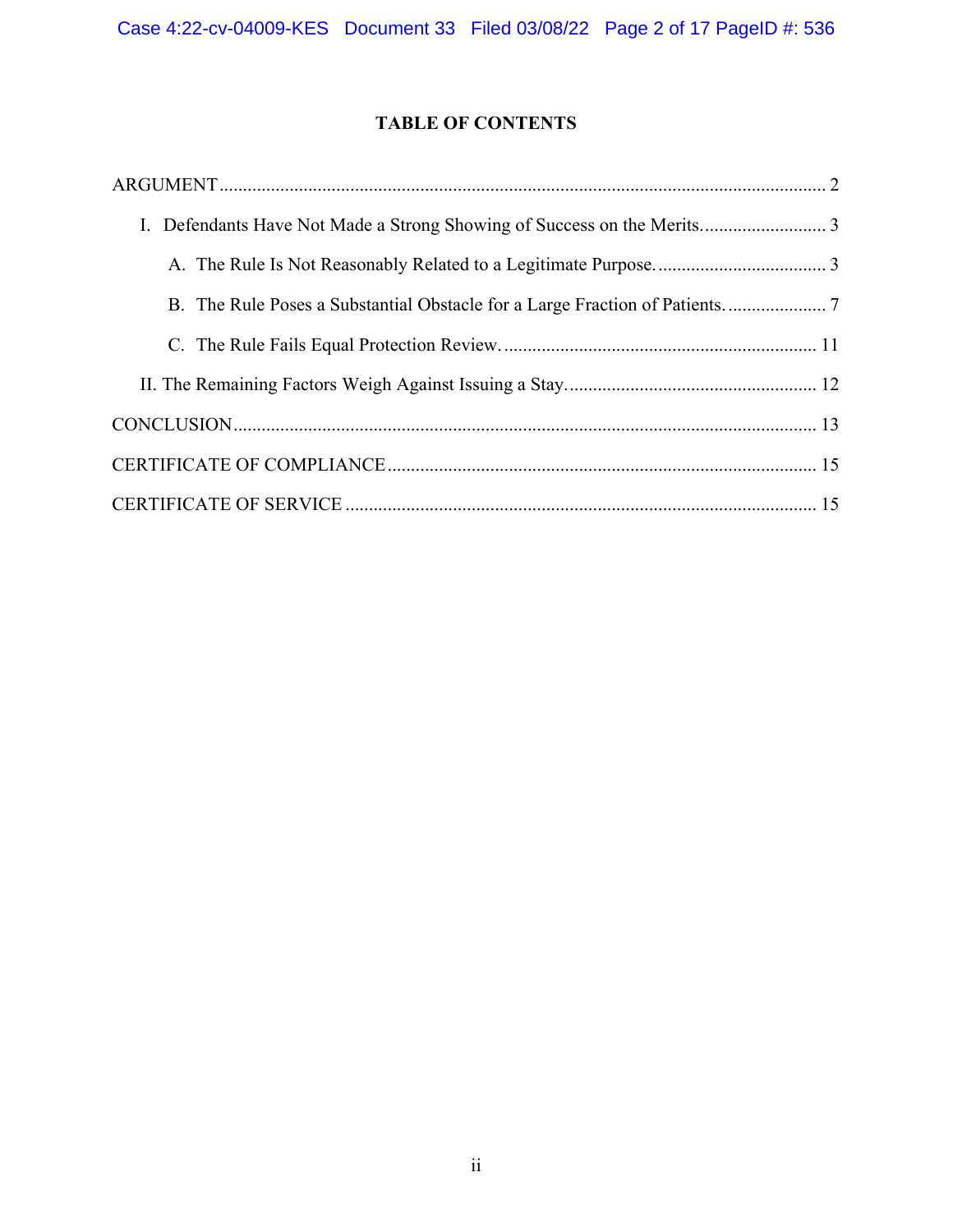#### Case 4:22-cv-04009-KES Document 33 Filed 03/08/22 Page 3 of 17 PageID #: 537

For over twenty years, patients in South Dakota, like those nationwide, have had the option of choosing a safe, early abortion using medications alone. Yet in January 2022, the South Dakota Department of Health (the "Department") promulgated Rule 44:67:04:13 (the "Rule") which would end that option by making South Dakota the only state where medication abortion patients must make three separate trips to meet with a physician at state-mandated time intervals—a requirement the state's only abortion provider cannot comply with.<sup>[1](#page-2-0)</sup> After briefing and argument, this Court preliminarily enjoined the Rule in a thorough and well-reasoned 40-page opinion, finding that Plaintiffs made a clear showing that they were likely to succeed in proving its unconstitutionality.<sup>[2](#page-2-1)</sup>

Discontent with this outcome, Defendants now ask for a stay pending appeal,  $3$  but they meet none of the required factors. Critically, Defendants have not shown that they are likely to succeed on the merits. This Court found that Plaintiffs had clearly established the Rule's unconstitutionality on several bases: that it is not reasonably related to a legitimate government purpose under *June Medical Services L.L.C. v. Russo*, 140 S. Ct. 2103, 2138 (2020) (Roberts, C.J., concurring); that it will unduly burden a large fraction of patients using any numerator or denominator; and that it violates Equal Protection under any standard of review, including the

<sup>&</sup>lt;sup>1</sup> The Rule also contains other provisions not at issue in this litigation.

<span id="page-2-1"></span><span id="page-2-0"></span> $2$  Defendants take issue with the scope of the preliminary injunction, but this academic exercise has no practical effect in this case. Plaintiffs have made clear that they are suing "on their own behalf and on behalf of PPMNS's current and future physicians, employees, staff, servants, officers, and agents who participate in abortions, and on behalf of their current and future patients seeking medication abortion services." Compl. ¶ 18, ECF No. 1. Planned Parenthood Minnesota, North Dakota, South Dakota (PPMNS) is the only general abortion provider in South Dakota. Defendants' suggestion, then, that the preliminary injunction might apply to other abortion providers, has always been mysterious to Plaintiffs.

<span id="page-2-2"></span> $3$  Defendants have also appealed and petitioned for the same relief (without waiting for this Court to act on this motion) in the U.S. Court of Appeals for the Eighth Circuit. Those motions remain pending. They also petitioned for expedited consideration of their motion for a stay, but ultimately withdrew that request.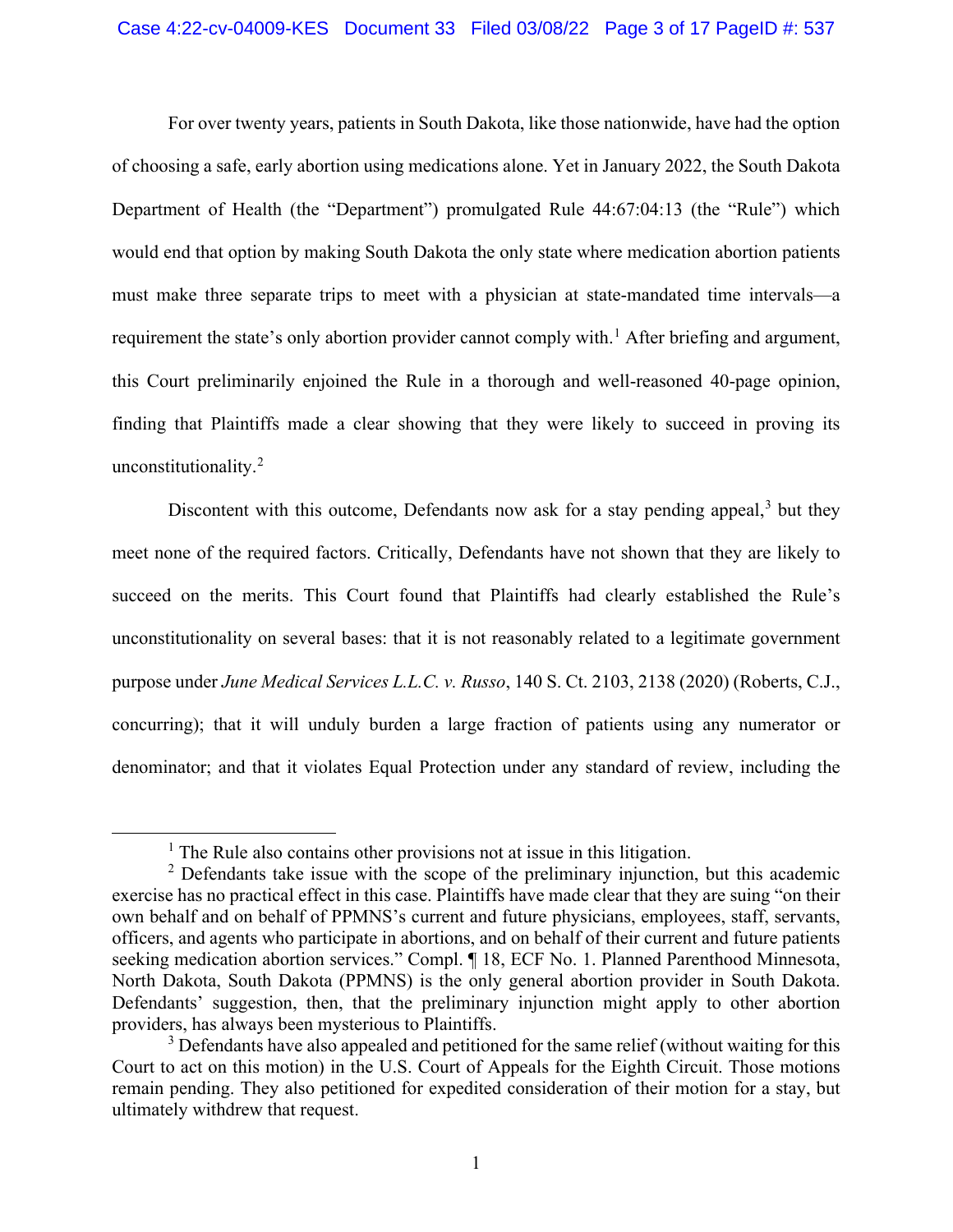#### Case 4:22-cv-04009-KES Document 33 Filed 03/08/22 Page 4 of 17 PageID #: 538

standard of review Defendants propose. Defendants have not made a "strong showing" that they are likely to succeed in challenging any of these holdings, much less all of them. *Hilton v. Braunskill*, 481 U.S. 770, 776 (1987).

Nor are Defendants any more likely to succeed on the other factors for a stay pending appeal. They have established neither irreparable harm nor any harm that outweighs that which would befall Plaintiffs and their patients. The only harm Defendants claim is their inability to enforce an unconstitutional administrative rule that is the first of its kind, furthers no health interest, and harms patients. Indeed, Defendants seem to concede that the Rule—promulgated in the name of patient safety—is likely to harm patients, but claim they are entitled to a stay because not *enough* patients will be harmed. *See* Br. in Opp'n to Pls.' Mot. for Prelim. Inj. at 18, ECF No. 19; Mem. Op. & Order Granting Pls.' Mot. for Prelim. Inj. (hereinafter "Op.") at 13–14, ECF No. 26. In contrast, the preliminary injunction maintains the status quo and allows Plaintiffs to continue practicing medicine according to the universally-recognized standard of care, as they have for the last 20 years.

There is no reason that Defendants' appeal should not proceed in due course with the preliminary injunction ordered by this Court in place.

## **ARGUMENT[4](#page-3-1)**

<span id="page-3-0"></span>"A stay is an intrusion into the ordinary process[] of . . . judicial review, and . . . is not a matter of right." *Nken v. Holder*, 556 U.S. 418, 427 (2009) (cleaned up). It can only issue if four factors weigh in its favor: (1) a strong showing the applicant is likely to succeed on the merits; (2) irreparable injury absent a stay; (3) whether issuance of the stay will substantially injure other

<span id="page-3-1"></span><sup>&</sup>lt;sup>4</sup> In the interest of brevity, Plaintiffs refrain from recounting all of the facts of this case, which have been developed in prior briefing and summarized in this Court's Memorandum Opinion and Order. Pls.' Br. in Supp. of Mot. for Prelim. Inj. & TRO at 2–8, ECF No. 4; Op. at  $2-19.$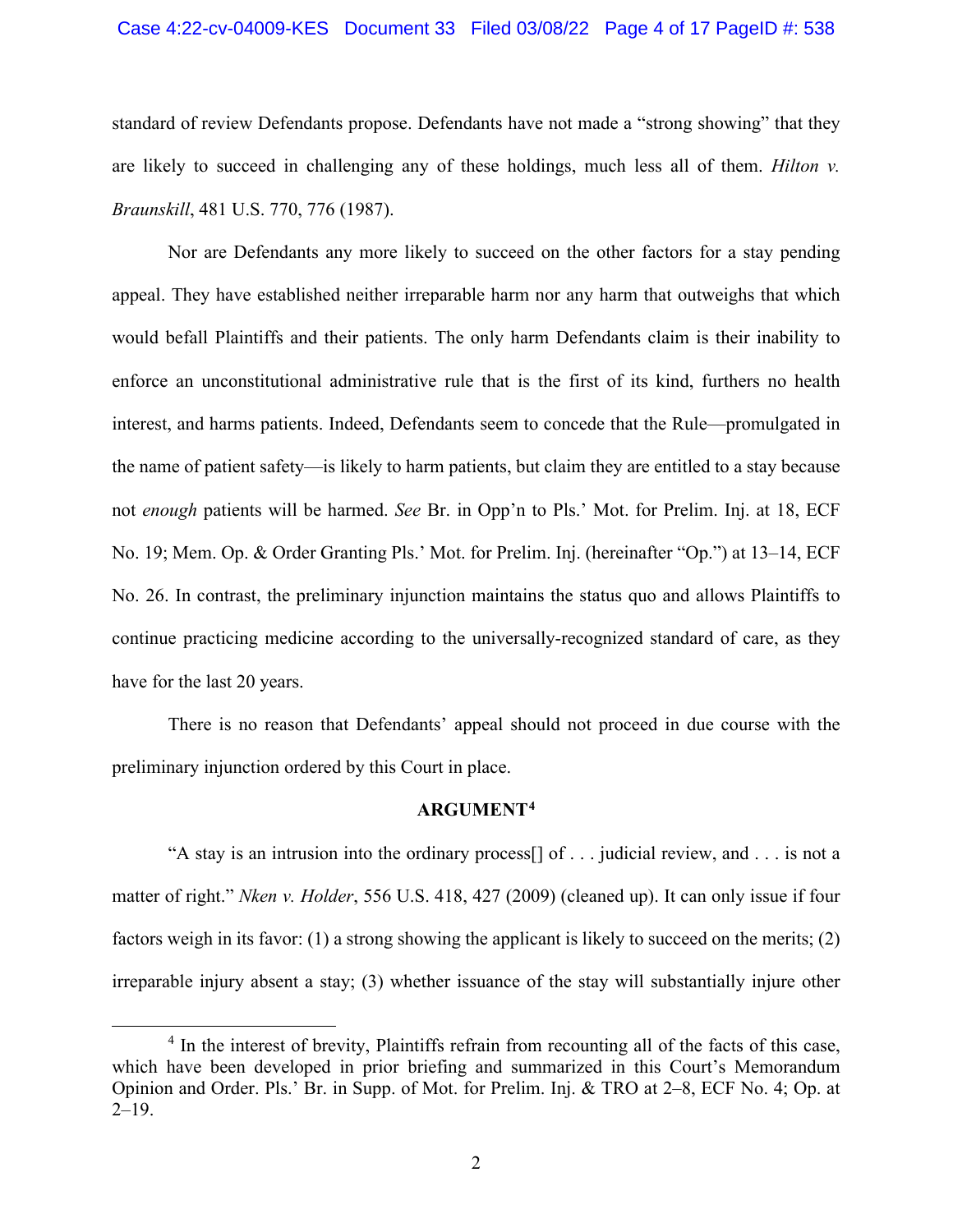interested parties; and (4) the public interest. *Id.* at 425–26, 434. The most important factor is likelihood of success. *Brady v. Nat'l Football League*, 640 F.3d 785, 789 (8th Cir. 2011) (per curiam). "The party requesting a stay bears the burden of showing that the circumstances justify [its entry]." *Nken*, 556 U.S. at 433–34. Defendants cannot meet that burden.

## <span id="page-4-0"></span>**I. Defendants Have Not Made a Strong Showing of Success on the Merits.**

Defendants cannot make the required "strong showing" that they are likely to succeed on the merits. Instead, they rehash arguments that this Court already considered and properly rejected: maintaining that they are likely to succeed on appeal because the Rule is rationally related to a legitimate state interest, because it would not unduly burden a large fraction of patients, and because it complies with equal protection. These arguments misconstrue decades of abortion law and other precedent and ignore this Court's well-supported factual findings. None is likely to be successful on appeal.

## **A. The Rule Is Not Reasonably Related to a Legitimate Purpose.**

<span id="page-4-1"></span>The parties agree that the Eighth Circuit has adopted Chief Justice Roberts' *June Medical*  concurrence under which an abortion regulation is unconstitutional if it fails a "threshold requirement" that it be "reasonably related" to a "legitimate purpose." *June Med. Servs.*, 140 S. Ct. at 2138; *see Hopkins v. Jegley*, 968 F.3d 912, 915 (8th Cir. 2020). This Court properly applied this test: it looked at "the purposes [of the Rule] as stated by the executive branch" and found that rather than further the state's interest, the Rule's "third appointment and time delay for misoprostol increase the risks to patients' health." Op. at 28.

Defendants fault this conclusion, claiming that "[t]he Court's role is only to ask whether it is *possible to imagine* that the Rule might do something to advance the state's interests in patient safety." Mot. for Stay Pending Appeal (hereinafter "Stay Mot.") at 8, ECF No. 27 (emphasis in original). But the Supreme Court has never applied this extraordinarily deferential test to an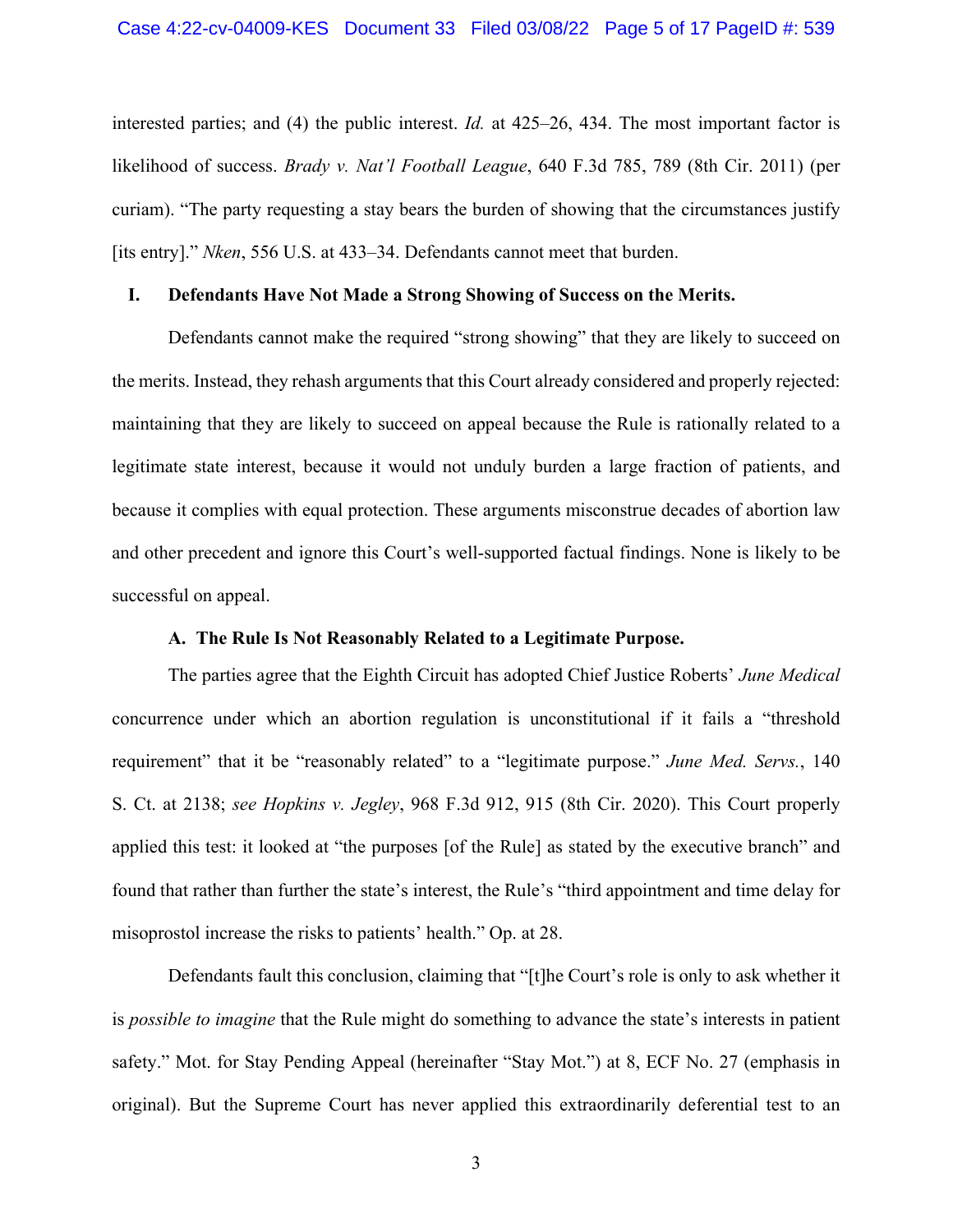#### Case 4:22-cv-04009-KES Document 33 Filed 03/08/22 Page 6 of 17 PageID #: 540

abortion regulation. Indeed, Defendants' argument was squarely considered and rejected in *Whole Woman's Health v. Hellerstedt*, 136 S. Ct. 2292, 2309 (2016) ("[It] is wrong to equate the judicial review applicable to the regulation of a constitutionally protected personal liberty with the less strict review applicable where, for example, economic legislation is at issue." (citing *Williamson v. Lee Optical of Okla., Inc.*, 348 U.S. 483, 491 (1955))). In his *June Medical* concurrence, Chief Justice Roberts did not overrule any longstanding abortion jurisprudence, including *Hellerstedt*. 140 S. Ct. at 2138–39 ("We should respect the statement in *Whole Woman's Health* that it was applying the undue burden standard of *Casey*.").

Defendants confuse the order of events when they claim that this Court erred by considering *Hellerstedt*, *Gonzales v. Carhart*, 550 U.S. 124 (2007), and *Planned Parenthood of Southeastern Pennsylvania v. Casey*, 505 U.S. 883 (1992) because "none of those cases were purporting to interpret or apply the 'threshold requirement' from Chief Justice Roberts's *June Medical* concurrence." Stay Mot. at 4. As Chief Justice Roberts made clear, *he* was the one relying on these cases, particularly *Casey*, as setting out the relevant test; and rather than "repudiate[]" *Hellerstedt*, as Defendants suggest, *id.* at 5, the Chief Justice interpreted that case's analysis of benefits as *going to* the threshold requirement. *See June Med. Servs.*, 140 S. Ct. at 2138 (Roberts, C.J., concurring) (rejecting a balancing test of benefits and burdens and interpreting benefits as going to the "threshold requirement"). At no point did he suggest that *Hellerstedt* was wrong to reject rational basis review nor did he criticize the *June Medical* district court for making factual findings on the law's benefits.

The conclusion that some form of heightened scrutiny applies is inescapable.<sup>[5](#page-5-0)</sup> As even the cases cited by Defendants confirm, the sort of rational basis review for which they advocate is not

<span id="page-5-0"></span> $<sup>5</sup>$  Defendants make much of the fact that the Court did not name the standard it was using.</sup> Stay Mot. at 6–7. Whether it is called reasonable relation, rational basis with bite, heightened or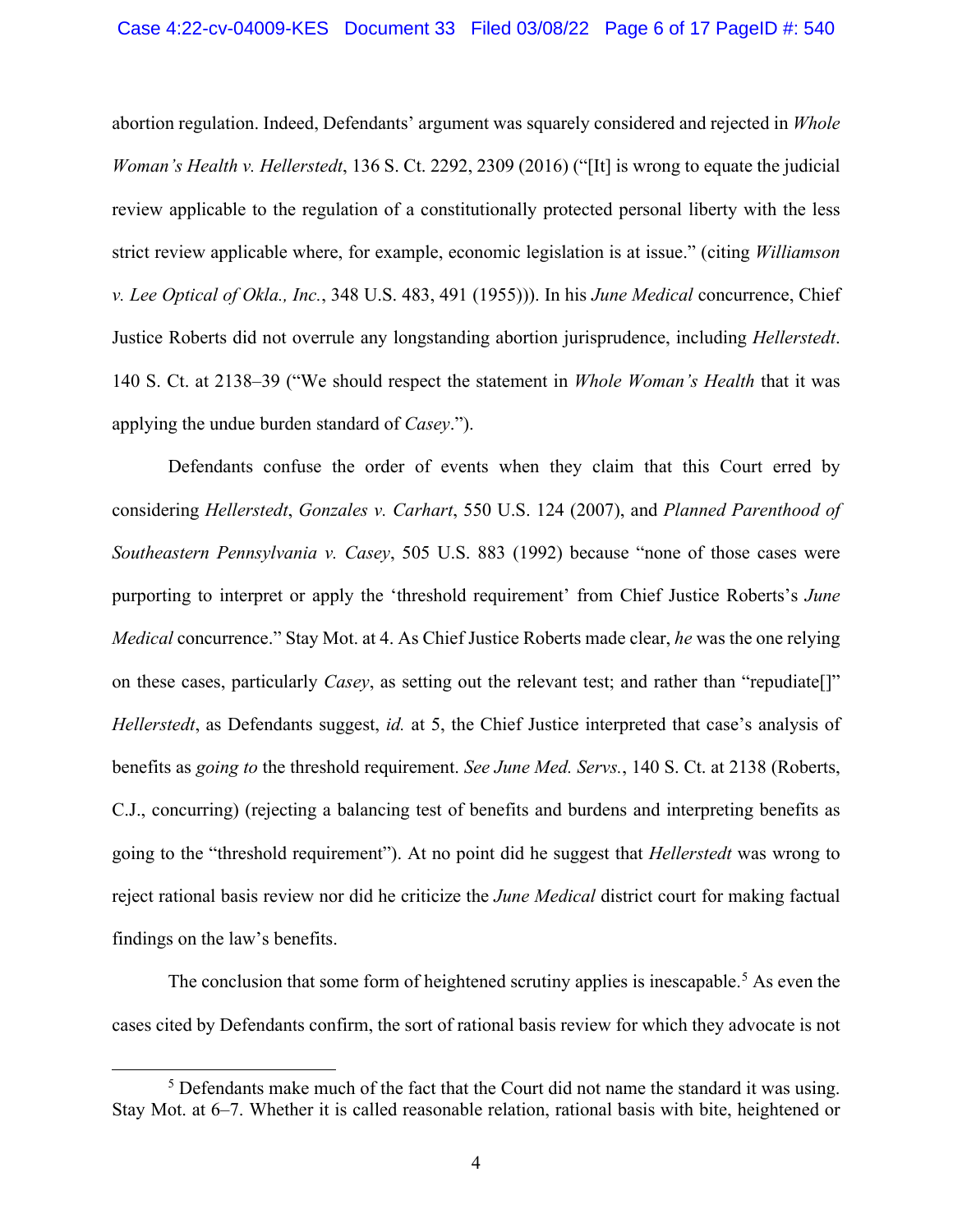appropriate when fundamental rights are at stake. *See* Stay Mot. at 3–4; *Friedman v. Rogers*, 440 U.S. 1, 17 (1979) (applying rational basis "[u]nless a classification trammels fundamental personal rights"); *Honeywell, Inc. v. Minn. Life & Health Ins. Guar. Ass'n*, 110 F.3d 547, 554–55 (8th Cir. 1997) (applying rational basis for "economic legislation"); *Parrish v. Mallinger*, 133 F.3d 612, 614–15 (8th Cir. 1998) (applying rational basis in part because no constitutional rights implicated); *Casbah, Inc. v. Thone*, 651 F.2d 551, 557 (8th Cir. 1981) (applying rational basis "[w]here no suspect classifications are involved and no fundamental rights" were at issue). There can be no doubt that laws restricting abortion access implicate fundamental rights. *See, e.g.*, *Casey*, 505 U.S. at 834, 851 (the "decision whether to bear or beget a child" is one of those "fundamental[]" choices that is "central to the liberty protected by the Fourteenth Amendment" (quoting *Eisenstadt v. Baird*, 405 U.S. 438, 453 (1972))).

Therefore, courts must look at the available record evidence when determining whether an abortion restriction is "reasonably related to"—or "furthers"—the state's asserted purpose. *June Med. Servs.*, 140 S. Ct. at 2138 (Roberts, C.J., concurring) (quoting *Casey,* 505 U.S. at 878); *see also*, *e.g.*, *Gonzales*, 550 U.S. at 158 (2007) ("The Act's ban on abortions that involve partial delivery of a living fetus furthers the Government's objectives."); *Casey*, 505 U.S. at 900–901 (upholding recordkeeping and reporting requirements only after concluding they were "reasonably directed to the preservation of maternal health" (quoting *Planned Parenthood of Cent. Mo. v. Danforth*, 428 U.S. 52, 80 (197[6](#page-6-0))).<sup>6</sup> Nothing in the case law offers support for the bold assertion

intermediate scrutiny, or something else entirely is irrelevant to its substance: this Court properly asked whether the Rule "further[s]" a legitimate state interest. Op. at 23–28.

<span id="page-6-0"></span> $6$  Although Defendants are correct that the Sixth Circuit has found that rational basis review applies, *see EMW Women's Surgical Center, P.S.C. v. Friedlander*, 978 F.3d 418, 433 (6th Cir. 2020), that decision was wrongly decided and is not binding on this Court. Furthermore, even the court in *EMW Women's Surgical Center* did not "imagine" its own rationale for the challenged restriction, but looked to the district court's factual findings. *See id.* at 439 ("The district court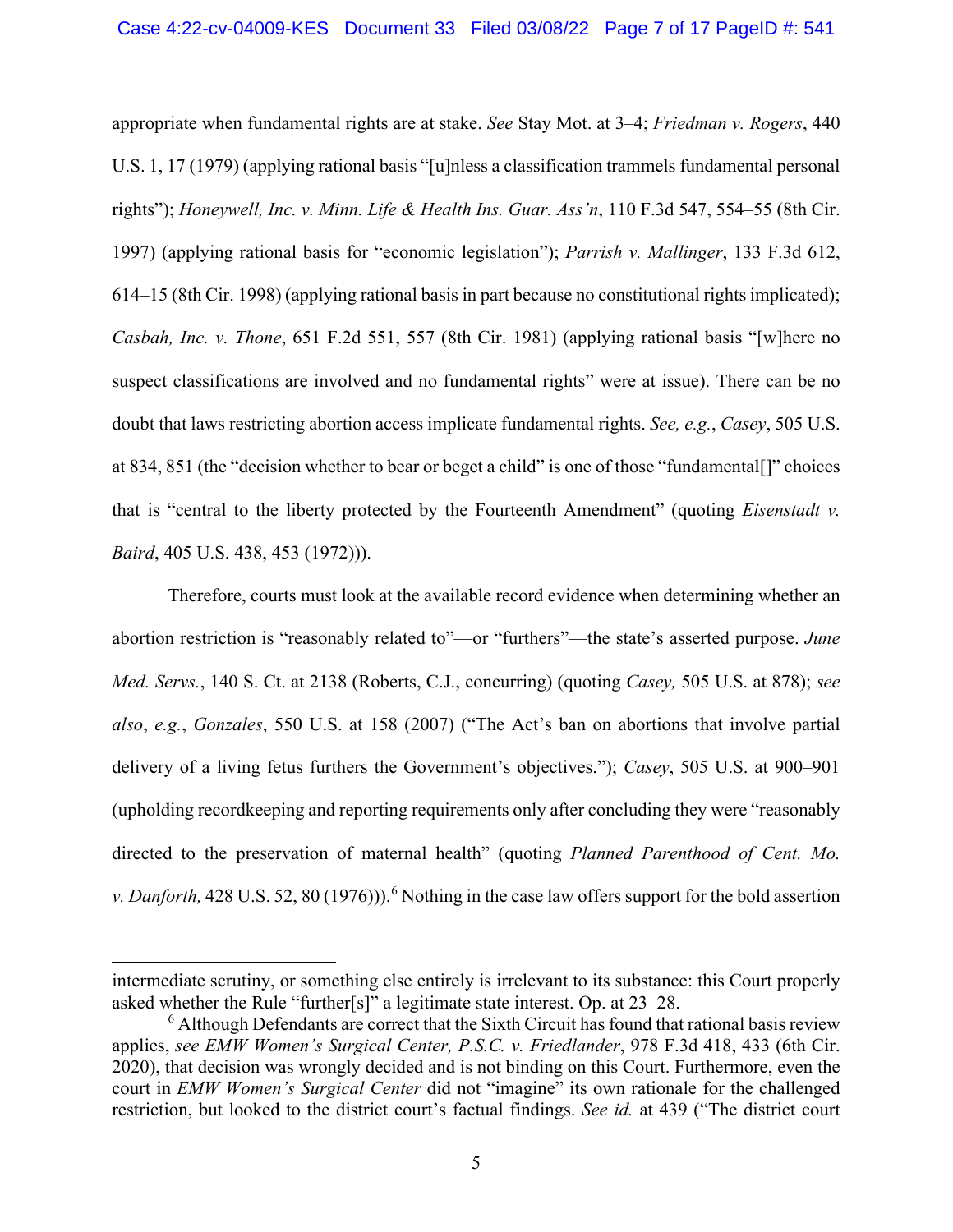#### Case 4:22-cv-04009-KES Document 33 Filed 03/08/22 Page 8 of 17 PageID #: 542

that courts no longer "retain[] an independent constitutional duty to review factual findings where constitutional rights are at stake." *Gonzales*, 550 U.S. at 165. *Gonzales*'s guidance is not limited to mere "'findings' that appear in the Rule or any other enactment," Stay Mot. at 6, but describes the court's general obligations when considering constitutional questions. *Gonzales*, 550 U.S. at 165 ("In cases brought to enforce constitutional rights, the judicial power of the United States necessarily extends to the independent determination of all questions, both of fact and law, necessary to the performance of that supreme function." (quoting *Crowell v. Benson*, 285 U.S. 22, 60 (1932))).

Properly applying this standard, as this Court did, there is no doubt that the Rule does not "further[] [a] valid state interest."[7](#page-7-0) *Casey,* 505 U.S. at 877. As Defendants do not contest, requiring patients to return for a third visit for misoprostol is not reasonably related to the Executive Order.<sup>[8](#page-7-1)</sup> Even Governor Noem has recently stated that the goal of her Executive Order was "just not making telemedicine, chemical abortions more available over the internet or over the phone with strangers," *Noem speaks on Haugaard's anti-abortion bill, critical race theory and marijuana*, Dakota News Now (Feb. 17, 2022), https://www.dakotanewsnow.com/2022/02/17/noem-speakshaugaards-anti-abortion-bill-critical-race-theory-marijuana/. And rather than further patient health, "the third appointment and time delay for misoprostol increase the risks to patients' health." Op. at 28.

found that it is sometimes necessary to transfer a patient from an abortion facility to an emergency room because of an abortion-related complication.").

<span id="page-7-0"></span> $<sup>7</sup>$  Although Defendants suggest that this language refers to the substantial obstacle "prong"</sup> of the undue burden analysis, Stay Mot. at 4, a plain reading shows otherwise, as the phrase "while furthering . . . a valid state interest" appears as its own clause describing the term "statute." *Casey*, 505 U.S. at 877.

<span id="page-7-1"></span><sup>8</sup> The Court properly declined to consider any post-hoc rationales for the Rule. *See United States v. Virginia*, 518 U.S. 515, 533 (1996) (plurality opinion) (finding that "[t]he justification must be genuine, not hypothesized or invented *post hoc* in response to litigation," in an intermediate scrutiny analysis).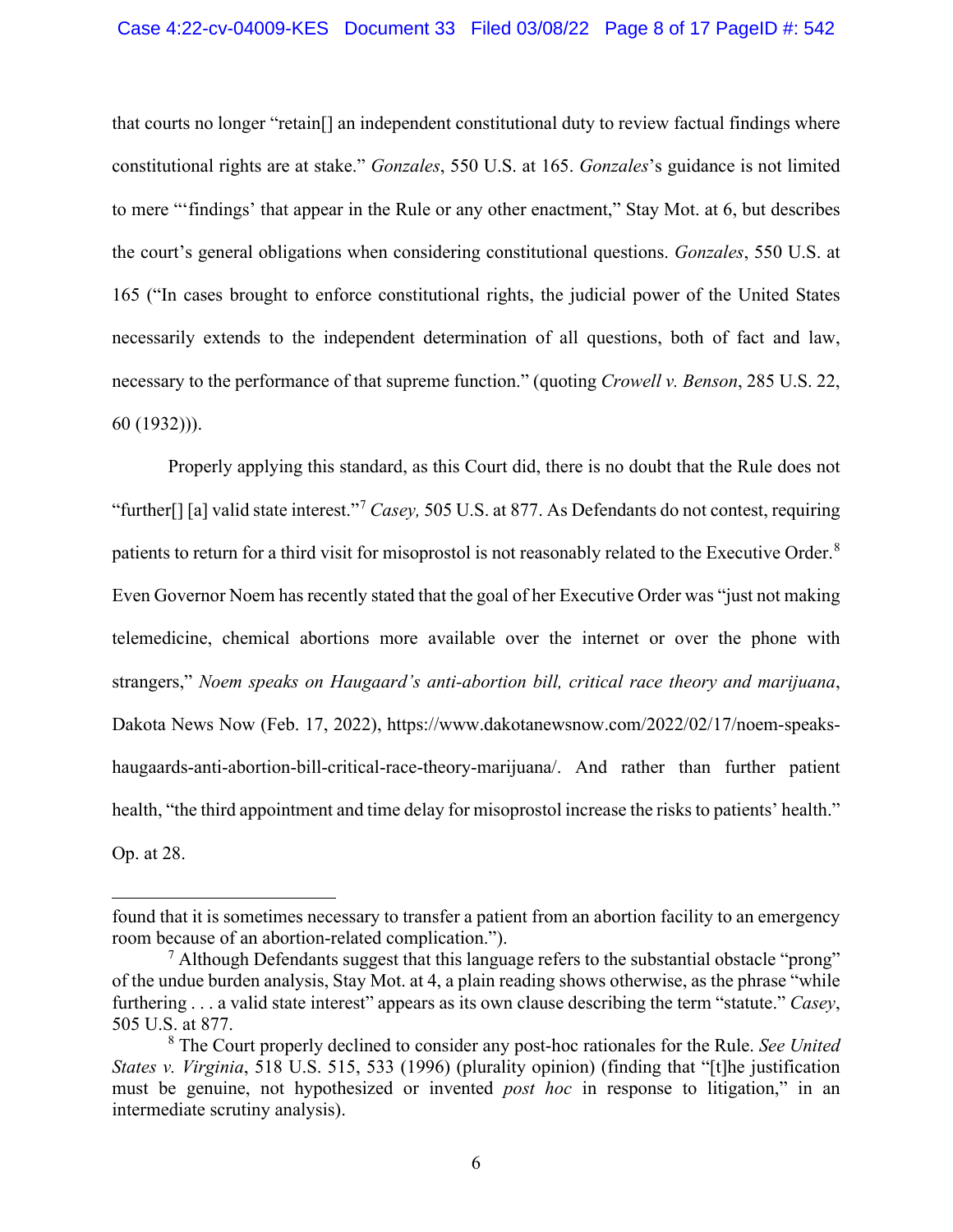As Plaintiffs argued below, even if rational basis does apply, the Rule does not meet even this standard. Pls.' Reply Br. in Supp. of Mot. for Prelim. Inj. (hereinafter "Pls.' Reply Br.") at 11–12, ECF No. 24. Defendants provide three post-hoc rationales for the Rule: (1) it "ensure[s]" that a physician determines whether the patient has already aborted before administering the misoprostol; (2) it allows a physician to determine whether the patient is experiencing complications from taking mifepristone; and (3) it allows a physician to assess the patient's needs for pain control before the misoprostol is administered. Harrison Decl. at ¶¶ 31–34, ECF No. 19-2; Stay Mot. at 7. But the Rule does not contemplate that physicians examine patients when they return for a third visit, much less determine whether they have already aborted (which would require an ultrasound or testing),  $9$  are experiencing complications, or need additional pain control. The Rule only mandates that a physician hand patients misoprostol. Even if courts need only "ask whether it is *possible to imagine* that the Rule might do something to advance the state's interest in patient safety," Stay Mot. at 8, it is impossible to do so here. Rational basis review is not "toothless." *Kansas City Taxi Cab Drivers Ass'n, L.L.C. v. City of Kansas City*, 742 F.3d 807, 810–11 (8th Cir. 2013).

Plaintiffs are therefore likely to succeed on their claim that the Rule "fails to meet th[e] threshold requirement" and "should be enjoined on this basis alone." Op. at 28.

## **B. The Rule Poses a Substantial Obstacle for a Large Fraction of Patients.**

<span id="page-8-0"></span>Defendants have also failed to make a strong showing that the Court erred in holding that "Planned Parenthood has made a clear showing that the third appointment and mandatory delay impose substantial obstacles on a large fraction of relevant cases regardless of whether the relevant

<span id="page-8-1"></span><sup>&</sup>lt;sup>9</sup> Defendants seem to think it notable that a minority of patients abort from just the first medication, but what is notable is that not even their expert considers a third visit to pick up misoprostol required for patient safety. Harrison Decl. at ¶¶ 10–14.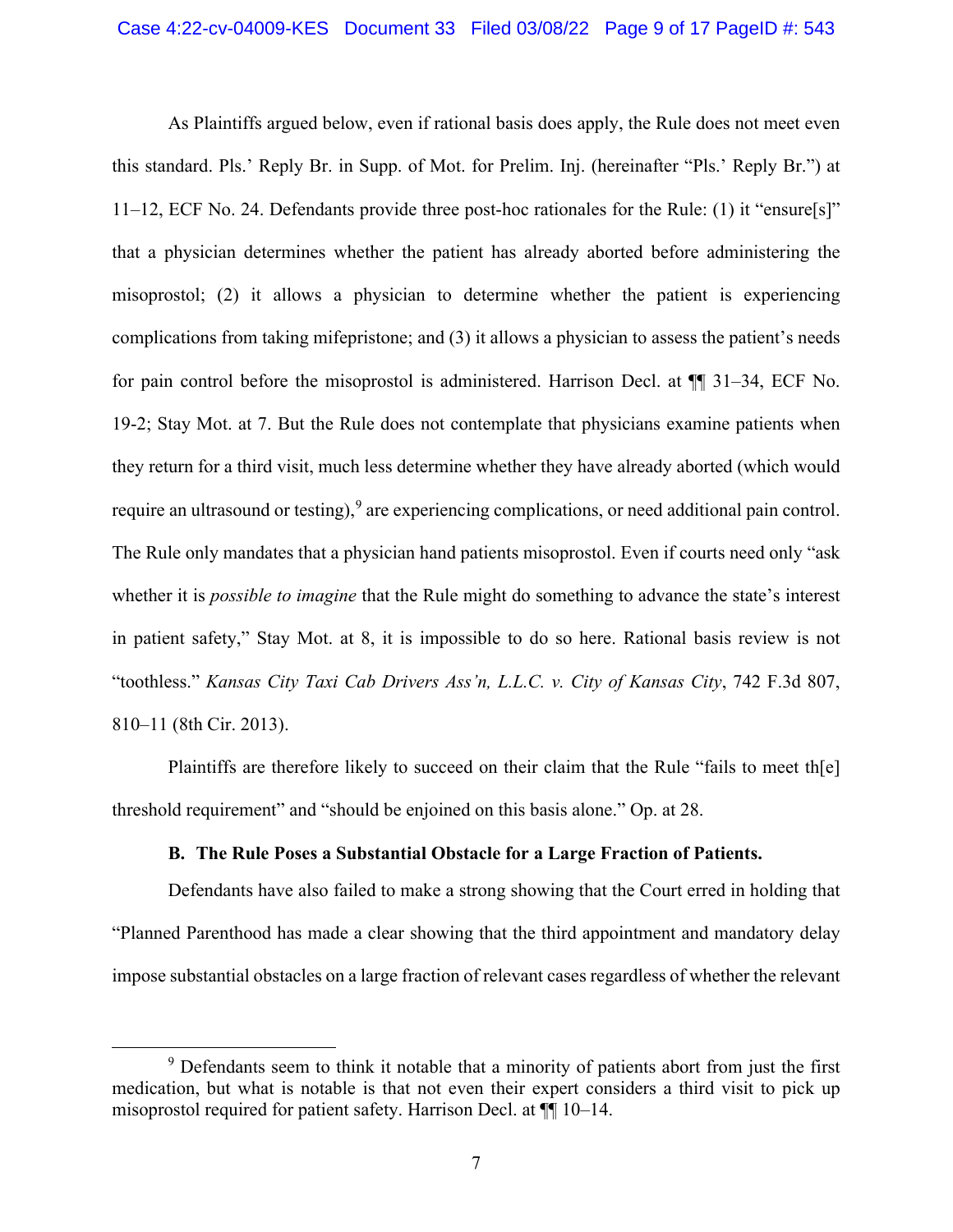cases consist of all abortions in South Dakota or the smaller subset of medication abortions only."[10](#page-9-0) Op. at 34. As they did in prior briefing, Defendants' arguments rest on the incorrect assumption that a substantial obstacle must be a complete one. Stay Mot. at 9. Although the Eighth Circuit has held that the number of patients who forego an abortion may be *relevant*, *Planned Parenthood of Ark. & E. Okla v. Jegley*, 864 F.3d 953, 959 (8th Cir. 2017), it is not *determinative*. In fact, in *June Medical*, Chief Justice Roberts accepted the finding that "longer waiting times, and increased crowding," as well as increased travel times, all amounted to a substantial obstacle without finding that they prevented access altogether. 140 S. Ct. at 2140 (Roberts, C.J., concurring).

As this Court correctly found, 100% of medication abortion patients, or 40% of all abortion patients, would be impacted by the Rule because Plaintiffs would not be able to comply, thereby eliminating medication abortion access entirely. In support of their position that patients do not have a right to their "preferred method" of abortion, Defendants cite to *Gonzales* and *Whole Woman's Health v. Paxton*, 10 F.4th 430, 453 (5th Cir. 2021). Stay Mot. at 9. But both of these cases involved bans on a procedural method of abortion based on the state's claimed interest in fetal life that left patients the option of another method that, from a patients' perspective, was very similar. Indeed, the *Gonzales* court specifically supported its conclusion that the ban did not impose an undue burden with the fact that comparable alternatives (including the *banned* method itself in some circumstances) were available. 550 U.S. at 164.<sup>[11](#page-9-1)</sup> However, a medication abortion and a procedural abortion are not comparable. As this Court properly found, "procedural abortion[]

<span id="page-9-0"></span> $10$  Defendants claim that the court "used the wrong denominator." Stay Mot. at 8–9. But this Court found that the Rule was an undue burden using either the denominator Defendants criticize (patients seeking medication abortion) or that which they favor (all patients seeking abortion). Op. at 14–15.

<span id="page-9-1"></span><sup>&</sup>lt;sup>11</sup> Even in *Gonzales*, the court left open the possibility that certain patients could petition for as-applied relief, 550 U.S. at 124, which the Court also granted here, Op. 34–35 n.3, and which Defendants do not challenge in their motion.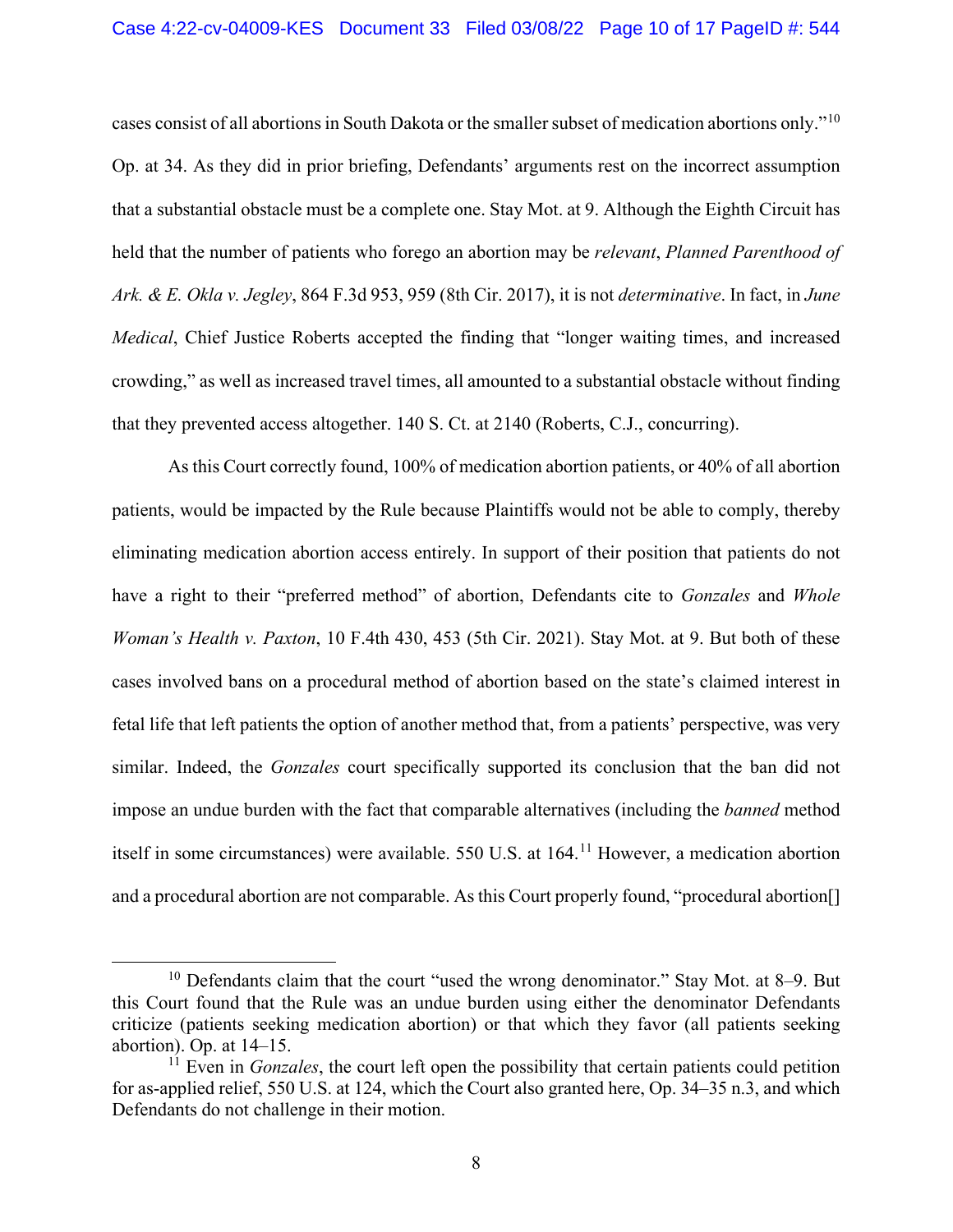is more invasive—a fact that imposes an obstacle for patients who prefer the flexible timing and lesser degree of bodily invasion of a medication abortion." Op. at 31. Neither *Gonzales* nor *Paxton*  permit what Defendants suggest South Dakota can do: force 40% of patients to have a procedure in which instruments are inserted into their vaginas when they would prefer (and for some, it would be safer and medically indicated) to use medications alone.<sup>[12](#page-10-0)</sup>

Alternatively, this Court also properly found that shifting to only providing procedural abortions would also profoundly impact patients. Because procedural abortions take longer to complete, Plaintiffs would need to reduce appointments by 30%, "congest[ing] Planned Parenthood's already busy schedule of procedural abortions, and thus [negatively affecting] . . . the availability of procedural abortions." Op. at 34. Defendants' complaints about the conclusion that this would burden a large fraction of patients are misplaced. Stay Mot. at 12–13. As this Court explained, Planned Parenthood is the only provider in the state, it provides only first-trimester abortions, it is "already scheduling abortions four weeks out," and "[a]bortions are safer and lower risk when performed earlier in gestation." Op. at 34. It was findings like these—not a "number or fraction" of patients, Stay Mot. at 11—that led the Supreme Court to invalidate the regulations at issue in *June Medical* and *Hellerstedt*. *See June Med. Servs.*, 140 S. Ct. at 2140 (Roberts, C.J., concurring) (considering "longer waiting times for appointments," "increased crowding," "difficulty affording or arranging for transportation and childcare on the days of their clinic visits," and "[i]ncreased travel distance" (citations omitted)); *Hellerstedt*, 136 S. Ct. at 2318 (examining "long distances," "crammed-to-capacity superfacilities," and "waiting rooms so full, patients had to sit on the floor or wait outside"). As the Eighth Circuit has made clear, the large fraction

<span id="page-10-0"></span><sup>12</sup> Defendants also cite *Benten v. Kessler*, 505 U.S. 1084, 1084 (1992), but, as Plaintiffs explained in their reply brief, that case, which deals with the importation of mifepristone prior to FDA approval, has no bearing here. Pls.' Reply Br. at 18 n.11.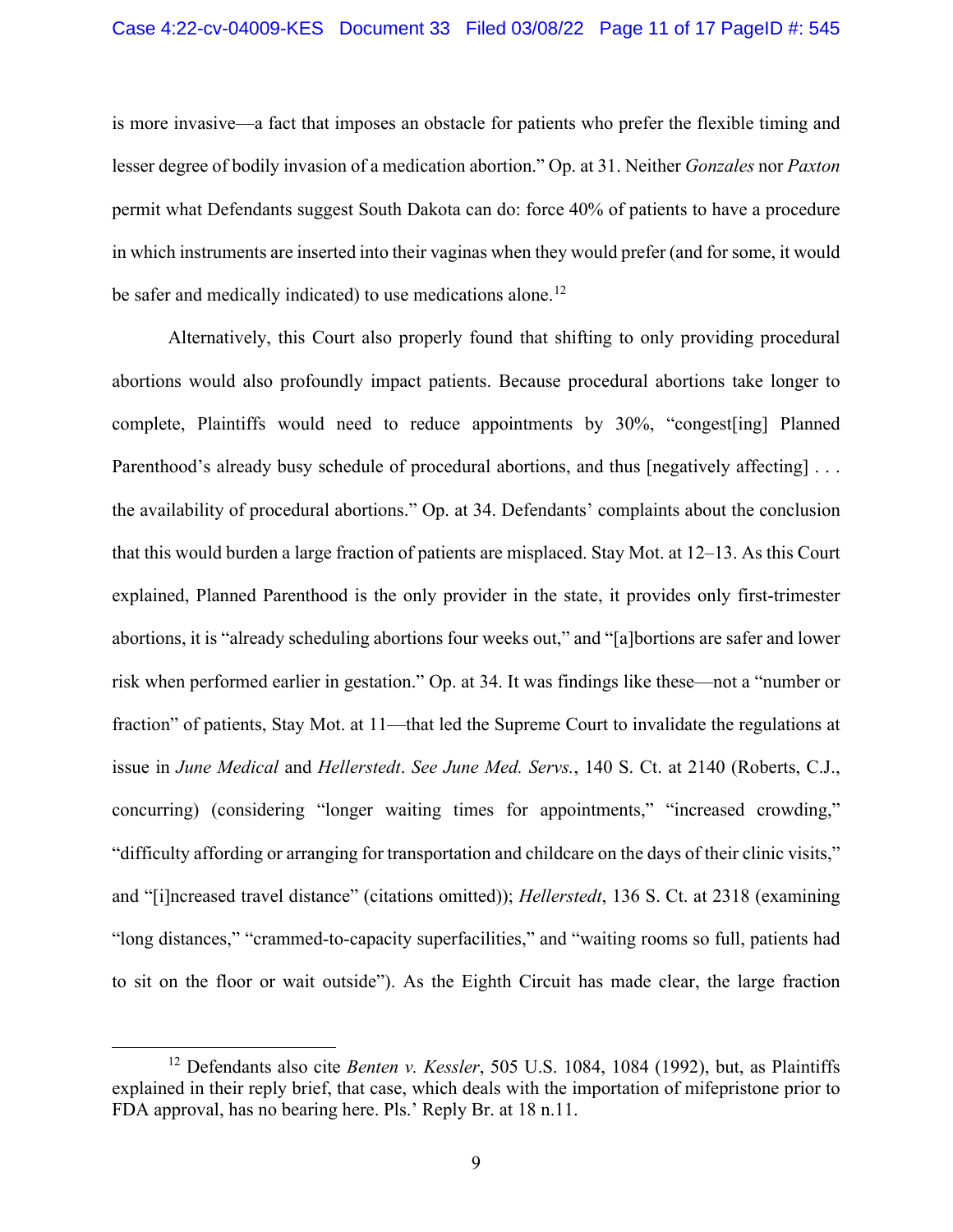calculation does not require the "mathematical precision" for which Defendants advocate. *Jegley*, 864 F.3d at 960.

This Court even considered the scenario where Plaintiffs could continue to provide medication abortions under the Rule—a position not even taken by Defendants. In addition to the significant travel and logistical burdens imposed by the Rule, Op. at 3, 32–33, the Court concluded that "[t]he requirement of a third appointment necessarily puts all medication abortion patients at greater risk of hemorrhage or other complications," and "[t]hose unnecessary risks are burdens in themselves," Op. at 32. Defendants claim that this analysis is "untenable" because "[a] court cannot facially enjoin the enforcement of an abortion regulation based on a harm that will befall only a small fraction of abortion patients." Stay Mot. at 10. But it is Defendants' argument that is untenable because that is precisely what the Supreme Court did in *Casey* when it struck down a spousal notification law that "likely" affected a "significant number of women" out of the *1%* of patients obtaining abortions for whom the law was relevant. 505 U.S. at 894; *see also June Med. Servs.*, 140 S. Ct. at 2137 (Roberts, C.J., concurring). Equally untenable is Defendants' stunning position that it is of no import that "some patients will miss or delay their follow-up appointment for misoprostol after ingesting mifeprex (the first abortion drug), putting them at risk of hemorrhage or other complications that can arise from failing to take misoprostol within 24 to 72 hours after mifeprex," Stay Mot. at 10 (emphasis omitted), just as long as not too many patients are harmed.

Finally, while Defendants accuse this Court of "rank speculation," *id.* at 12, they are the ones guilty of this offense, making numerous baseless assertions, including that "[m]any patients can easily make the extra trip"; that "[o]ther patients will switch to surgical abortion to avoid the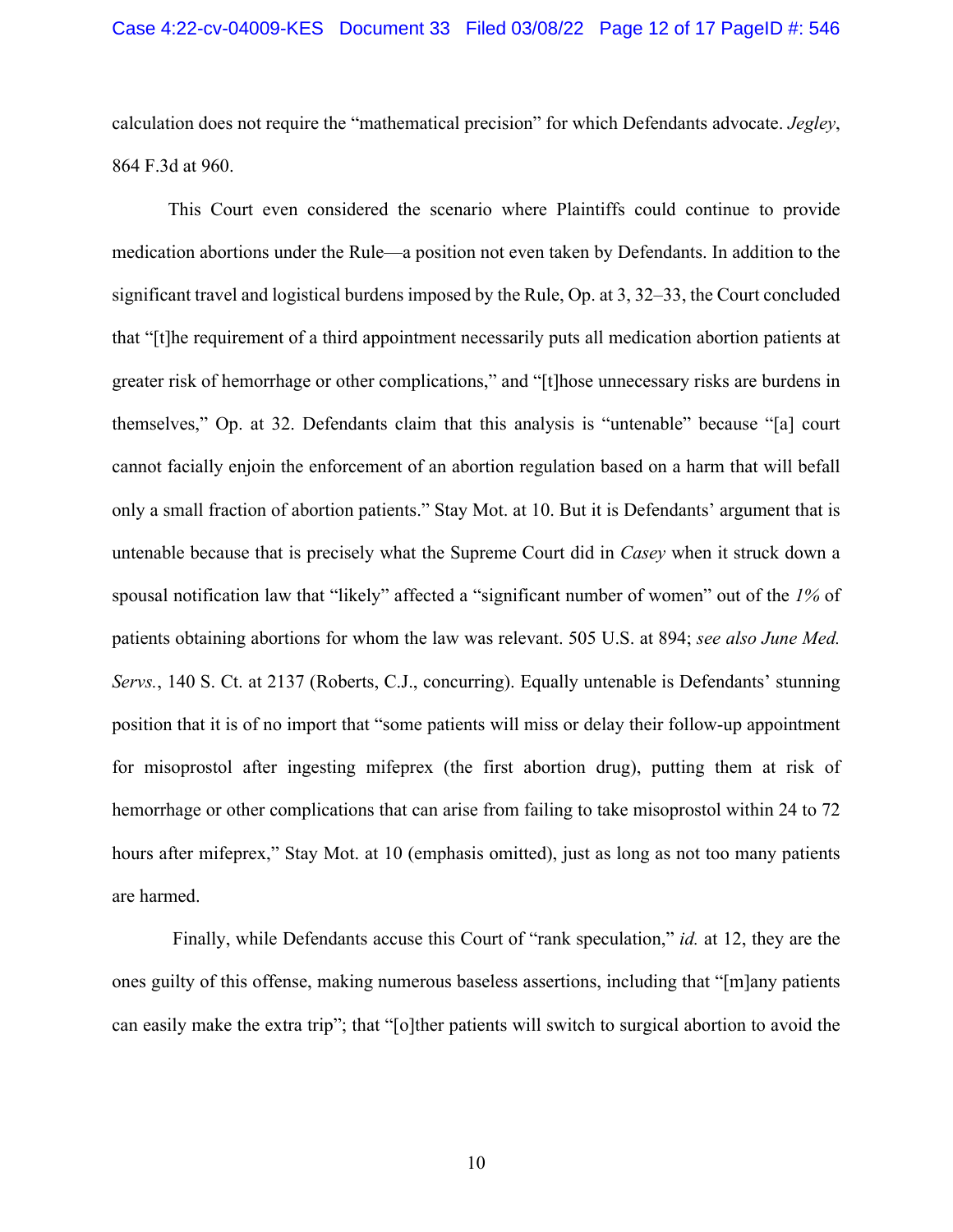extra trip<sup>"13</sup>; and that "abortion funds are available to defray the costs for indigent patients," among others. *Id.* at 11–12. There is *zero* evidence in the record from which to deduce these astounding conclusions.[14](#page-12-2)

Quite the opposite, Plaintiffs provided evidence from two experts to support this Court's well-reasoned conclusion that that the Rule will likely pose a substantial obstacle to a "large fraction" of relevant patients using any numerator and any denominator. *See, e.g.*, *Planned Parenthood, Sioux Falls Clinic v. Miller*, 63 F.3d 1452, 1462 n.10 (8th Cir. 1995) (facially enjoining an abortion restriction in part because at least 18% of minors would have no bypass option).

## **C. The Rule Fails Equal Protection Review.**

<span id="page-12-0"></span>Defendants have also not made a strong showing that the Court's Equal Protection holding was erroneous. Based on the Eighth Circuit's observation in *Planned Parenthood of Mid-Missouri & Eastern Kansas, Inc. v. Dempsey*, 167 F.3d 458, 464 (8th Cir. 1999), that "[s]ince *Casey*, we have applied the undue burden test in cases involving legislation that affects the right to abortion," this Court found that "the Rule's disparate treatment of misoprostol and abortion patients taking misoprostol violates the equal protection clause" because "the third appointment and mandatory delay required by the Rule are unnecessary regulations and constitute an undue burden on a patient's right to choose an abortion." Op. at 38–39. Defendants' argument that "[m]edical necessity is irrelevant when applying the undue-burden standard," Stay Mot. at 13, is belied by decades of precedent. *See* Section I.A, *supra*.

<span id="page-12-1"></span><sup>&</sup>lt;sup>13</sup> As is clear from the Court's opinion, the increased travel percentages reflect only medication abortion patients, Op. at 3, contrary to Defendants' assertion, Stay Mot. at 11.

<span id="page-12-2"></span><sup>&</sup>lt;sup>14</sup> Defendants' claim that the District Court's reliance on patients' poverty is "meaningless," Stay Mot. at 12, also shows complete disregard for the lived experiences of lowincome patients, most of whom who are parents, may have inflexible jobs, and are trying to navigate a labyrinth of restrictions. *See* Op. at 33.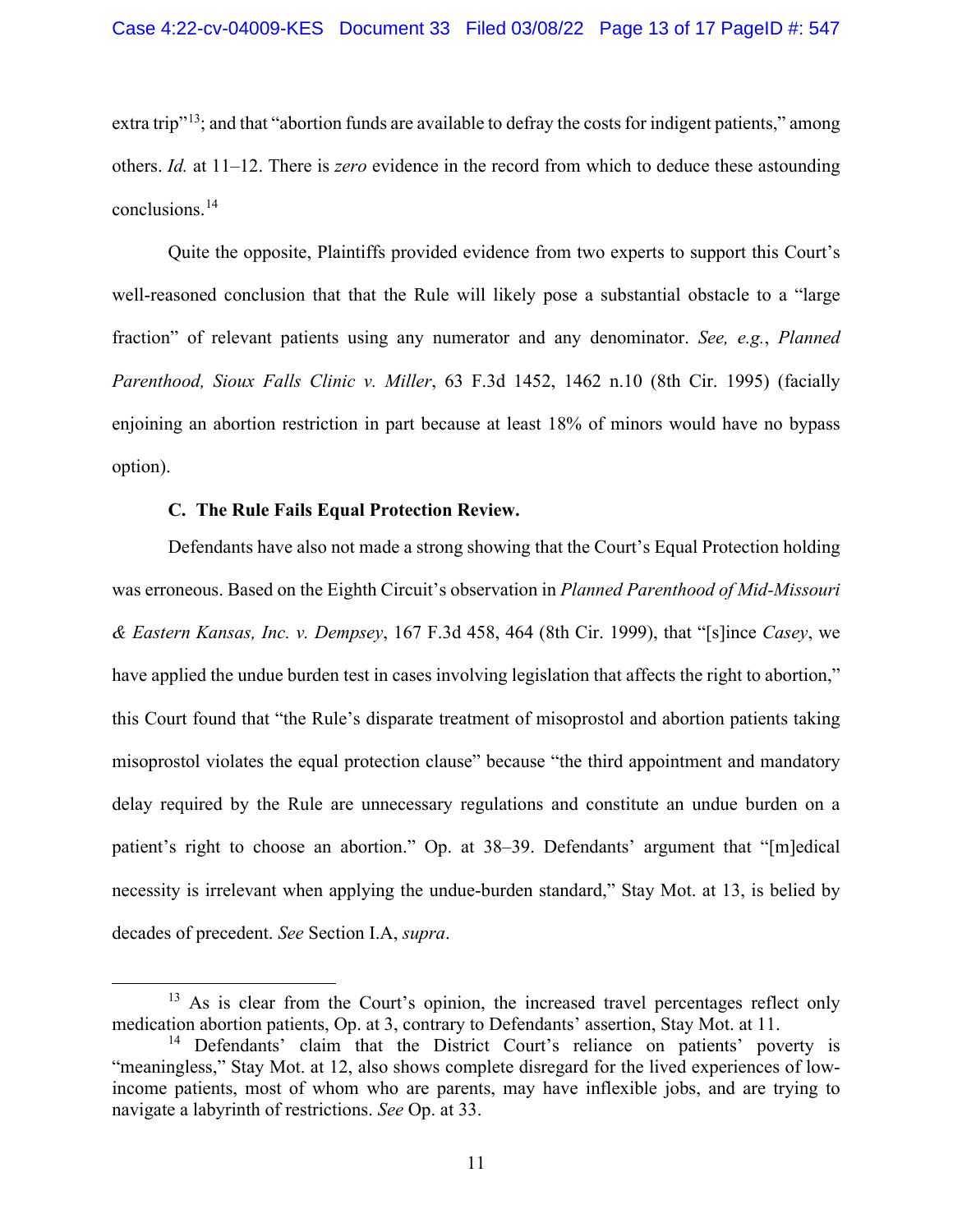Separately, the Court properly concluded that the Rule does not pass rational basis review because it is completely divorced from the state's purported health justifications. *See* Op. at 39. As this Court explained, "under the Rule, patients are allowed to self-administer misoprostol when taken for purposes other than medication abortion," including to manage a miscarriage, despite that "the record clearly shows that misoprostol is safer when taken in the context of medication abortion than when taken for other medical purposes." *Id.*; *see also id.* at 11 ("Use of misoprostol to address incomplete abortion, management of postpartum hemorrhage, and miscarriage management involves a higher risk of bleeding than for use in a medication abortion."). As Plaintiffs explained in their motion for preliminary injunction, miscarriage was initially covered by the Rule, but was removed following comments submitted by the South Dakota State Medical Association and others about the harms the Rule would cause. As a result, the Rule only applies to misoprostol used for abortion. Defendants claim this underinclusivity cannot be a basis on which to strike down the law, but as this Court properly found, it goes directly to the Rule's lack of any rational basis. Op. at 39; *see also Romer v. Evans*, 517 U.S. 620, 632 (1996) ("[this] amendment seems inexplicable by anything but animus toward the class it affects"); *Ranschburg v. Toan,* 709 F.2d 1207, 1211 (8th Cir. 1983) ("An intent to discriminate is not a legitimate state interest."). For this reason as well, Defendants have failed to make the "strong showing" of success on the merits required for a stay pending appeal.

#### <span id="page-13-0"></span>**II. The Remaining Factors Weigh Against Issuing a Stay.**

The remaining three factors also weigh against a stay pending appeal. Any "irreparable harm" caused by not being able to enforce the Rule does not occur if "that [law] is unconstitutional." *Abbott v. Perez*, 138 S. Ct. 2305, 2324 (2018). On the contrary, if the Rule goes into effect, Plaintiffs' patients will be deprived of their constitutional rights. Op. at 35.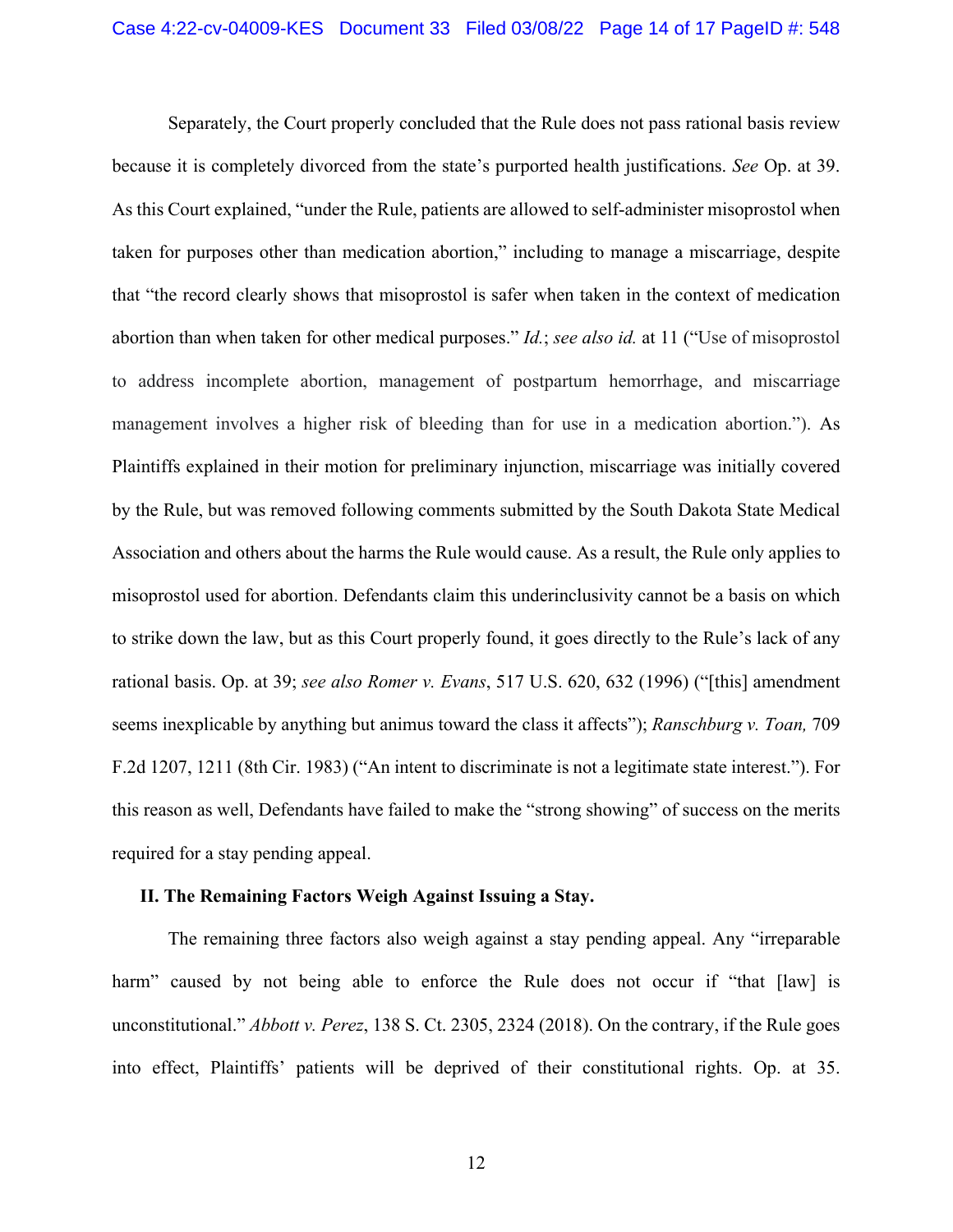"[T]hreatened injury to [constitutional rights] outweighs whatever damage the preliminary injunction may cause Defendants' inability to enforce what appears to be an unconstitutional statute." *Am. Civil Liberties Union v. Johnson*, 194 F.3d 1149, 1163 (10th Cir. 1999) (citation omitted). A stay would also harm the public interest. As this Court rightly noted, "[t]here is a public interest in protecting the right to choose an abortion. And the public has a clear interest in ensuring the supremacy of the United States Constitution. While the public also has an interest in the enforcement of state administrative rules, that interest is secondary to [these other interests]." Op. at 37.

## **CONCLUSION**

<span id="page-14-0"></span>For the foregoing reasons, Plaintiffs respectfully request that Defendants' motion be denied.

Dated: March 8, 2022

Respectfully submitted,

*/s/ Stephanie Amiotte*

Stephanie Amiotte (SD Bar #3116) Andrew Malone (SD Bar #5186) American Civil Liberties Union of North Dakota, South Dakota, and Wyoming PO Box 91952 Sioux Falls, SD 57109 Telephone: (605) 332-2508 samiotte@aclu.org amalone@aclu.org

Diana O. Salgado\* Planned Parenthood Federation of America 1110 Vermont Ave. NW, Suite 300 Washington, DC 20005 Telephone: (212) 261-4399 diana.salgado@ppfa.org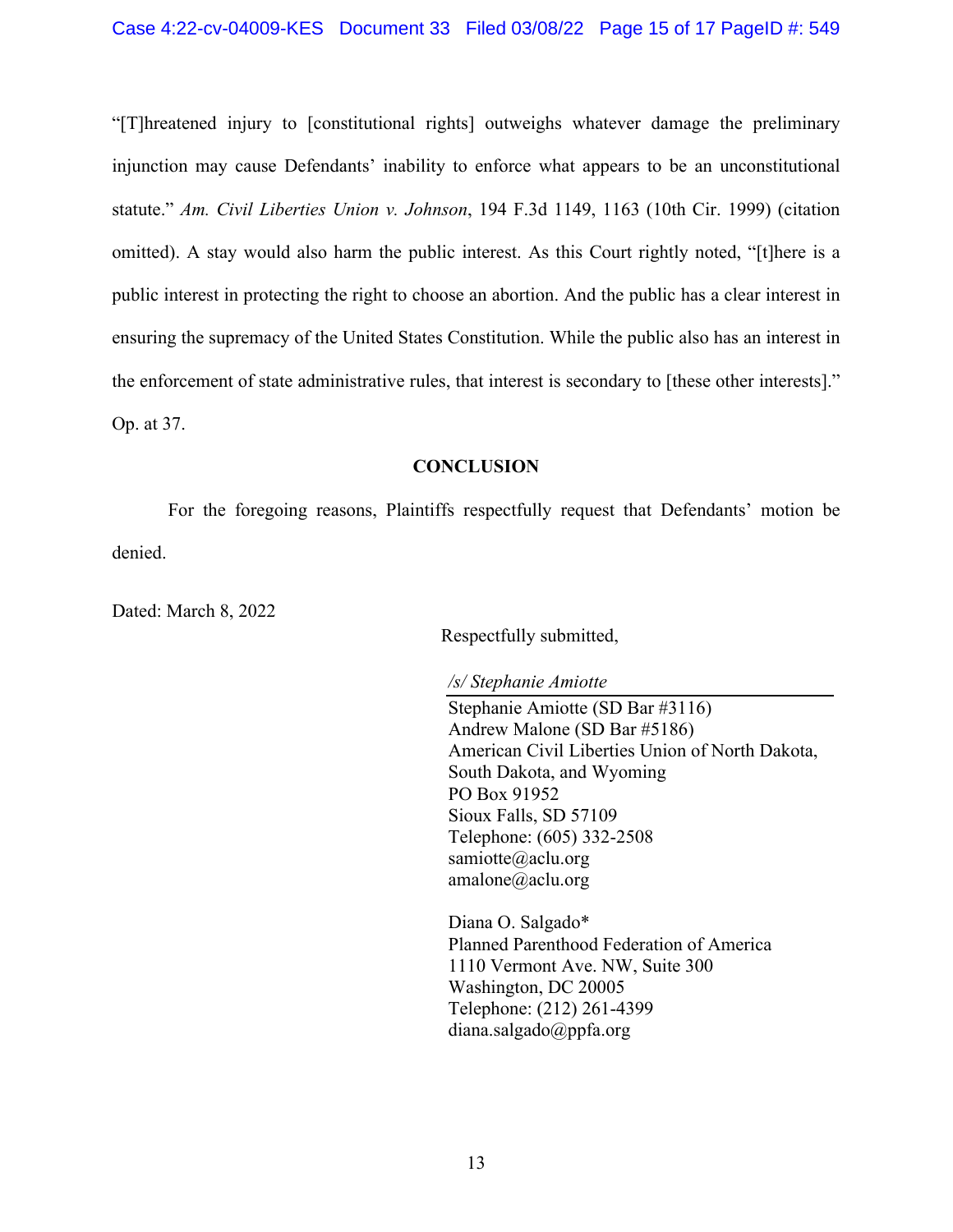Camila Vega\* Planned Parenthood Federation of America 123 William Street, Floor 9 New York, NY 10038 Telephone: (212) 261-4405 camila.vega@ppfa.org

Michael Drysdale\*\* Dorsey & Whitney LLP 50 South Sixth St., Suite 1500 Minneapolis, MN 55402 Telephone: (612) 340-5652 drysdale.michael@dorsey.com

\*Admitted *pro hac vice \*\** Application for admission *pro hac vice*  forthcoming

*Attorneys for Plaintiffs*